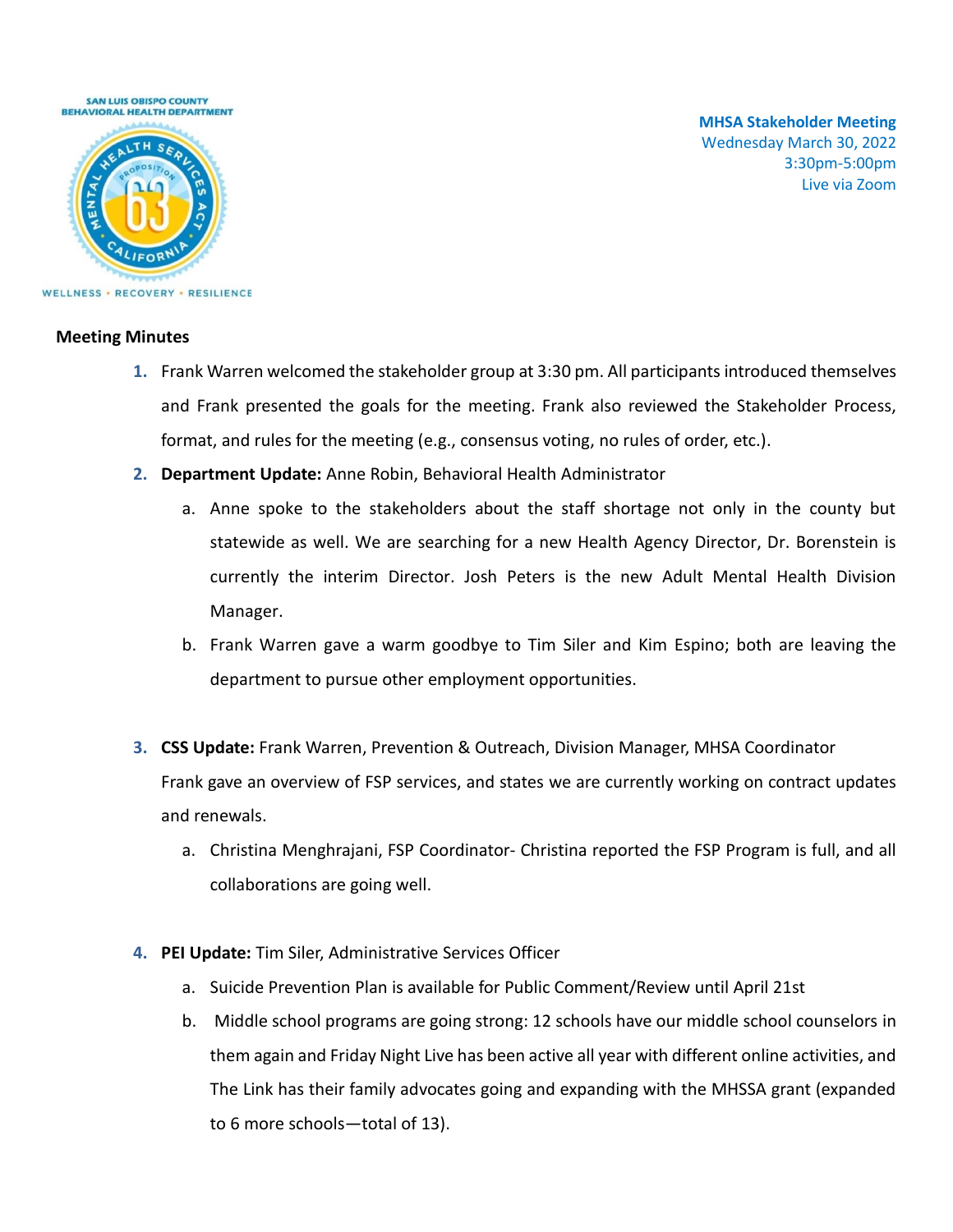- c. Behavioral Health Navigators have been doing some amazing things with helping a client become housed with their first month's rent, helping a client replenish their camping supplies because of a fire, providing bikes for clients to get to work and school, and one client who has been on and off for two years, in jail, and now self-aware and working on their recovery.
- d. All other programs have been moving along with either safe in-person, drive thru, virtual meetings, or virtual outreach events.

## **5. Innovation Update:** Tim Siler, Administrative Services Officer

INN Plan Draft available for Public Comment/Review until April 21st

- a. BHEET: Behavioral Health Education & Engagement Team. Adopts a peer-based outreach and engagement model within the community mental health system for individuals outside of the higher level of service range of SLOBHD or FSP services (people calling Hotline and referred to services outside of SLOBHD, e.g., Holman Group).
- b. SoulWomb: additional, ancillary service for forensic mental health population (pre-and-post adjudication in Behavioral Health Treatment court and Veteran Treatment court) in SLOBHD Justice Services clinic using a sound meditation pod for a holistic, mindfulness-based treatment. (Helping anxiety, coping skills, stress, depression, irritability, etc.)

**Current Innovation Plans:** SLO ACCEPTance: (Cal Poly) Testing LGBTQ+ affirming training curriculum for community mental health system clinicians trained about 30 local therapists in county and private practice. A cohort of 35 are going through training right now. 3X3: (First 5) we will be hearing from First 5 about this project soon.

**Newest Innovation Plans**: Holistic Adolescent Health: (CAPSLO) The aim is to empower youth to learn how to make their health and wellbeing a priority through integrated mindfulness, sexual health, and nutrition education all paired with one-on-one coaching has reach nearly 80 youth from Morro Bay and Lopez High Schools. BHARP: Behavioral Health Assessment & Response Project (Holifield Psychological Services). The aim is to provide a community-based training model and system to learn, assess, and intervene when threats at schools become apparent or imminent through a multiple part training for schools and crisis responders. They've completed their first full training and are setting up for their second training.

**6. WET Update:** Brita Connelly, Program Manager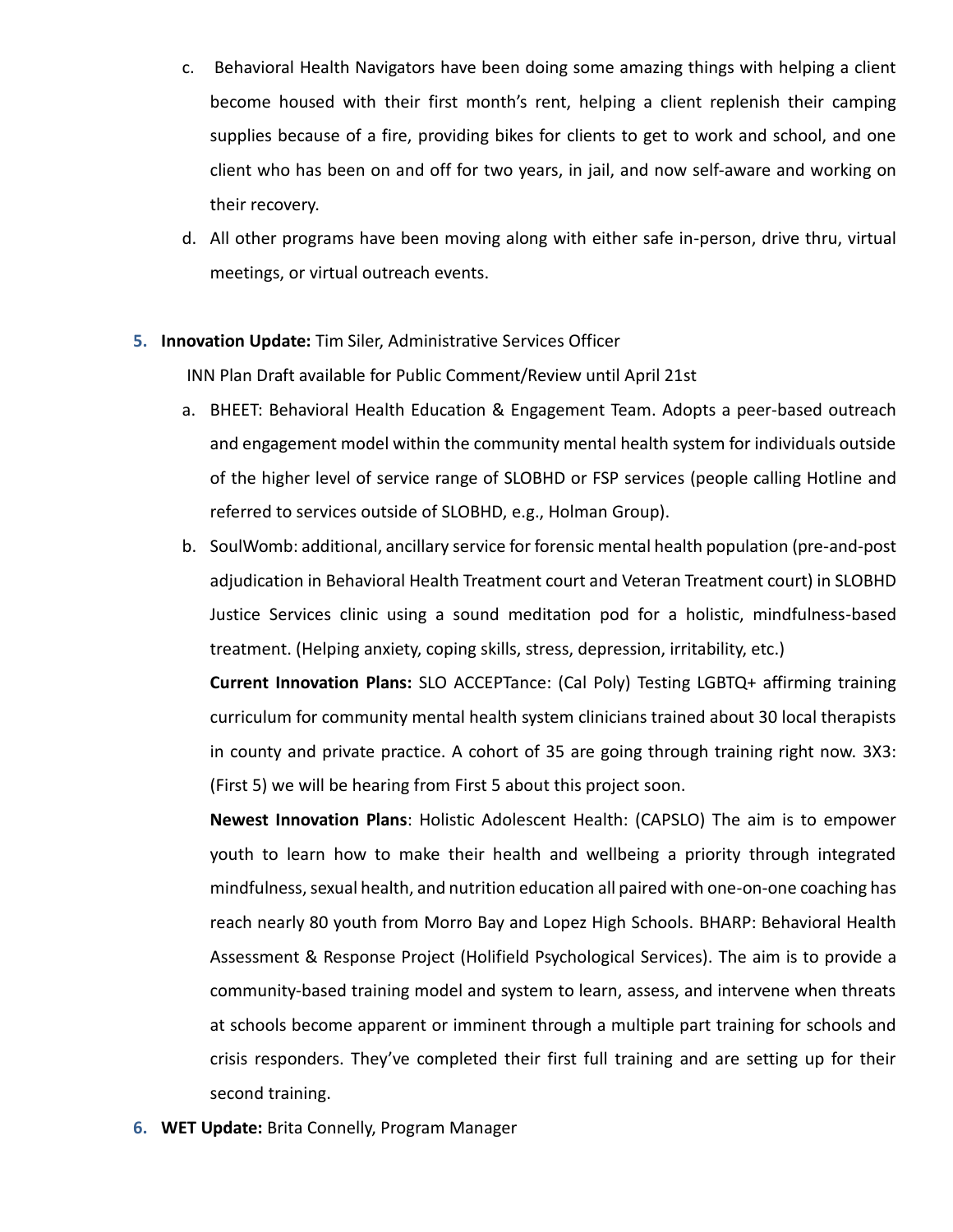a. Brita gave an update on upcoming events. April 23 is Earth Day, May 18 is Bike Breakfast which will be held at South Street, Prevention and Outreach, May 21-22 is Pridefest. May is Mental Health Month and the Suicide Prevention Council meets every month.

# **7. Fiscal Update:** Jalpa Shinglot, MHSA Accountant

- a. The fund balance as of March 24, 2022 (excluding actual Prudent Reserve) is \$21,455,893 with the Prudent Reserve Fund balance of \$2,774,412.
- b. CSS: Although the Full-Service Partnership should have most of the CSS funding (51%) and Fiscal Year 21-22 current budget is approximately 43%. With Forensic FSP 44%.
- c. PEI: Stakeholders will meet this summer to discuss potential new revenue.
- d. The released Prudent Reserve to be spent by 6/30/2022 will be \$119,000 after projected expenses.

# **8. Old Business:**

- a. Forensic FSP, Teresa Pemberton, Justice Services Division Manager has begun recruitment and is waiting for board approval on April 5<sup>th</sup>.
- b. Latino Outreach Program Managers the program currently has one Case Manager with two more coming soon.
- c. Mini Grant Program-non contacted providers will be listed in the Mini Grant Update.
- **9. New Business:** The following are decision/funding requests; a decision-making survey was sent to the Stakeholders, and all were approved.
	- a. Continued funding for a Case Manager for TMHA's Bishop Street Studios.
	- b. Adding one full-time Behavioral Health Program Supervisor for the Latino Outreach Program.
	- c. Converting the vacant CSS Behavioral Health Clinician for Community Schools to a WETfunded Clinical Supervision Coordinator.
	- d. Expanding the contract for Promotores services.
	- e. Reorganization of the Prevention and Early Intervention work plan to meet state requirements.
- **10. Updates:** The current grants are coming soon or have been received for Behavioral Health
	- a. Mini-Grant Update, Mini Grant awards for non-contracted providers include Big Brothers/Big Sisters SLO, CAPSLO, CASA, CDRC, Hospice SLO, NAMI, Pregnancy and Parenting Support SLO, SLO Noor Foundation. With pending Grants to Along Comes Hope Corp., NAACP.